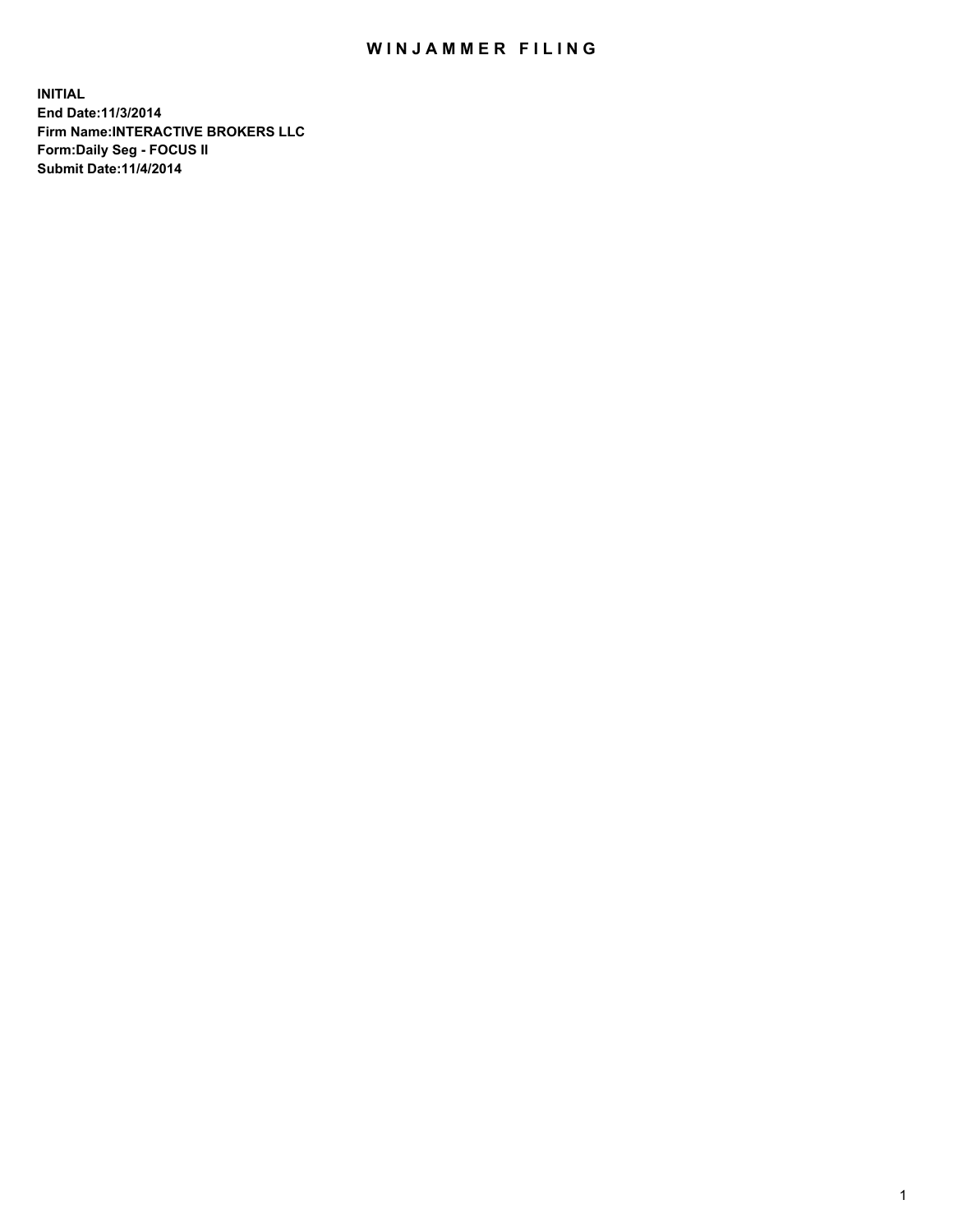## **INITIAL End Date:11/3/2014 Firm Name:INTERACTIVE BROKERS LLC Form:Daily Seg - FOCUS II Submit Date:11/4/2014 Daily Segregation - Cover Page**

| Name of Company<br><b>Contact Name</b><br><b>Contact Phone Number</b><br><b>Contact Email Address</b>    | <b>INTERACTIVE BROKERS LLC</b><br><b>Michael Ellman</b><br>203-422-8926<br>mellman@interactivebrokers.co<br>$m$ |
|----------------------------------------------------------------------------------------------------------|-----------------------------------------------------------------------------------------------------------------|
| FCM's Customer Segregated Funds Residual Interest Target (choose one):<br>a. Minimum dollar amount: ; or | $\overline{\mathbf{0}}$                                                                                         |
| b. Minimum percentage of customer segregated funds required:% ; or                                       | 0                                                                                                               |
| c. Dollar amount range between: and; or                                                                  | 155,000,000 245,000,000                                                                                         |
| d. Percentage range of customer segregated funds required between:% and%.                                | 0 <sub>0</sub>                                                                                                  |
| FCM's Customer Secured Amount Funds Residual Interest Target (choose one):                               |                                                                                                                 |
| a. Minimum dollar amount: ; or                                                                           | $\overline{\mathbf{0}}$                                                                                         |
| b. Minimum percentage of customer secured funds required:% ; or                                          | 0                                                                                                               |
| c. Dollar amount range between: and; or                                                                  | 80,000,000 120,000,000                                                                                          |
| d. Percentage range of customer secured funds required between:% and%.                                   | 0 <sub>0</sub>                                                                                                  |
| FCM's Cleared Swaps Customer Collateral Residual Interest Target (choose one):                           |                                                                                                                 |
| a. Minimum dollar amount: ; or                                                                           | $\overline{\mathbf{0}}$                                                                                         |
| b. Minimum percentage of cleared swaps customer collateral required:% ; or                               | $\overline{\mathbf{0}}$                                                                                         |
| c. Dollar amount range between: and; or                                                                  | 0 <sub>0</sub>                                                                                                  |
| d. Percentage range of cleared swaps customer collateral required between:% and%.                        | 0 <sub>0</sub>                                                                                                  |
| Current ANC:on                                                                                           | 2,316,789,729 03-NOV-2014                                                                                       |
| <b>Broker Dealer Minimum</b>                                                                             | 368,478,144                                                                                                     |
| Debit/Deficit - CustomersCurrent AmountGross Amount                                                      |                                                                                                                 |
| Domestic Debit/Deficit                                                                                   | 6,466,382                                                                                                       |
| Foreign Debit/Deficit                                                                                    | 4,327,334 0                                                                                                     |
| Debit/Deficit - Non CustomersCurrent AmountGross Amount                                                  |                                                                                                                 |
| Domestic Debit/Deficit<br>Foreign Debit/Deficit                                                          | 0 <sub>0</sub>                                                                                                  |
| Proprietary Profit/Loss                                                                                  | 0 <sub>0</sub>                                                                                                  |
| Domestic Profit/Loss                                                                                     | $\overline{\mathbf{0}}$                                                                                         |
| Foreign Profit/Loss                                                                                      | $\underline{\mathbf{0}}$                                                                                        |
| Proprietary Open Trade Equity                                                                            |                                                                                                                 |
| Domestic OTE                                                                                             | <u>0</u>                                                                                                        |
| Foreign OTE                                                                                              | <u>0</u>                                                                                                        |
| <b>SPAN</b>                                                                                              |                                                                                                                 |
| <b>Customer SPAN Calculation</b>                                                                         | 1,062,206,860                                                                                                   |
| Non-Customer SPAN Calcualation                                                                           | <u>31,512,693</u>                                                                                               |
| Proprietary Capital Charges                                                                              | <u>0</u>                                                                                                        |
| Minimum Dollar Amount Requirement                                                                        | 20,000,000 [7465]                                                                                               |
| Other NFA Dollar Amount Requirement                                                                      | 21,816,125 [7475]                                                                                               |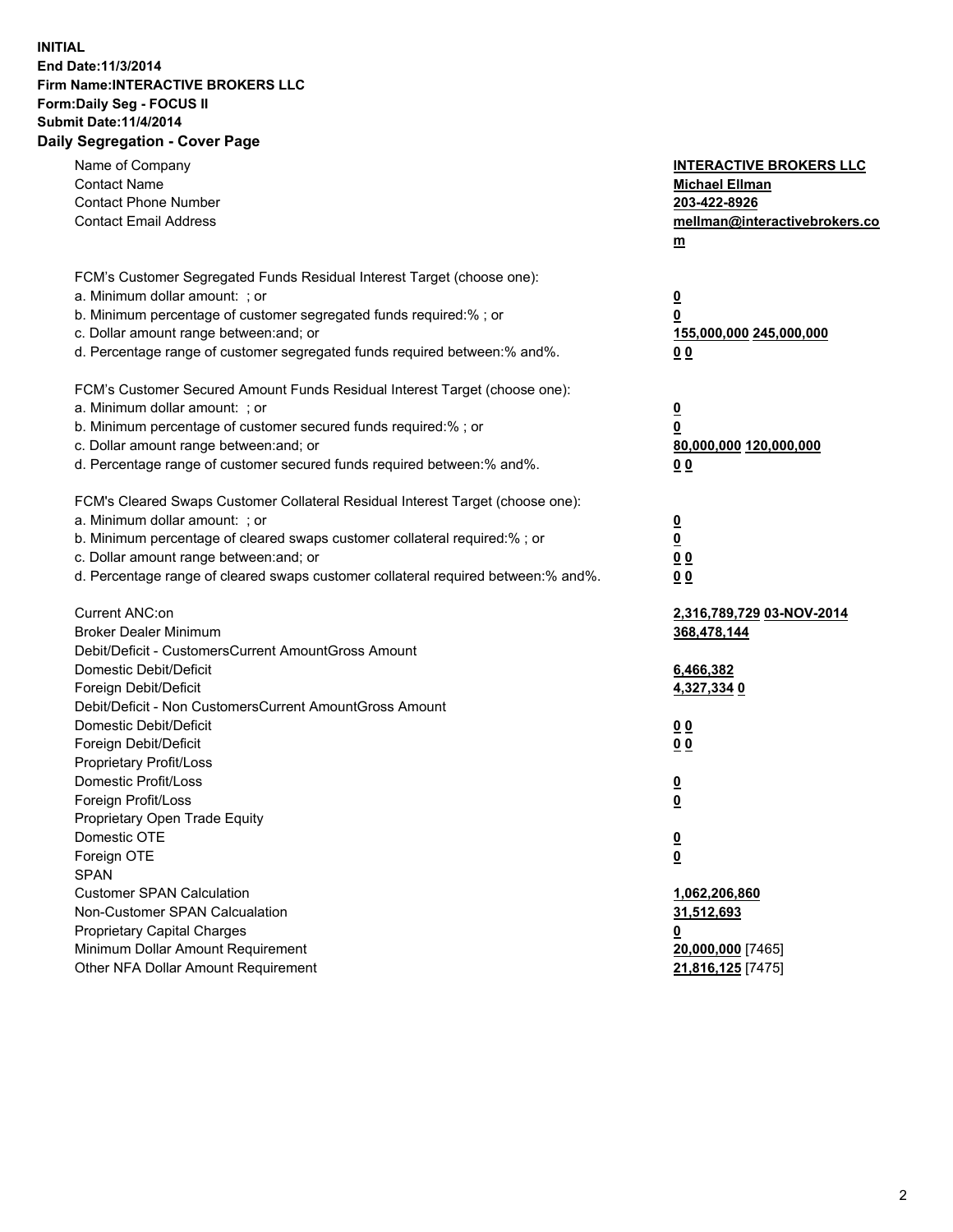## **INITIAL End Date:11/3/2014 Firm Name:INTERACTIVE BROKERS LLC Form:Daily Seg - FOCUS II Submit Date:11/4/2014 Daily Segregation - Secured Amounts**

|                | Daily Jegregation - Jeculed Aniounts                                                                       |                                   |
|----------------|------------------------------------------------------------------------------------------------------------|-----------------------------------|
|                | Foreign Futures and Foreign Options Secured Amounts                                                        |                                   |
|                | Amount required to be set aside pursuant to law, rule or regulation of a foreign                           | $0$ [7305]                        |
|                | government or a rule of a self-regulatory organization authorized thereunder                               |                                   |
| 1.             | Net ledger balance - Foreign Futures and Foreign Option Trading - All Customers                            |                                   |
|                | A. Cash                                                                                                    | 299,290,589 [7315]                |
|                | B. Securities (at market)                                                                                  | $0$ [7317]                        |
| 2.             | Net unrealized profit (loss) in open futures contracts traded on a foreign board of trade                  | 663,140 [7325]                    |
| 3.             | Exchange traded options                                                                                    |                                   |
|                | a. Market value of open option contracts purchased on a foreign board of trade                             | 127,802 [7335]                    |
|                | b. Market value of open contracts granted (sold) on a foreign board of trade                               | -504,433 [7337]                   |
| 4.             | Net equity (deficit) (add lines 1.2. and 3.)                                                               | 299,577,098 [7345]                |
| 5.             | Account liquidating to a deficit and account with a debit balances - gross amount                          | 4,327,334 [7351]                  |
|                | Less: amount offset by customer owned securities                                                           | 0 [7352] 4,327,334 [7354]         |
| 6.             | Amount required to be set aside as the secured amount - Net Liquidating Equity                             | 303,904,432 [7355]                |
|                | Method (add lines 4 and 5)                                                                                 |                                   |
| 7.             | Greater of amount required to be set aside pursuant to foreign jurisdiction (above) or line                | 303,904,432 [7360]                |
|                | 6.                                                                                                         |                                   |
|                | FUNDS DEPOSITED IN SEPARATE REGULATION 30.7 ACCOUNTS                                                       |                                   |
| $\mathbf{1}$ . | Cash in banks                                                                                              |                                   |
|                | A. Banks located in the United States                                                                      | 360,160,306 [7500]                |
|                | B. Other banks qualified under Regulation 30.7                                                             | 0 [7520] 360,160,306 [7530]       |
| 2.             | Securities                                                                                                 |                                   |
|                | A. In safekeeping with banks located in the United States                                                  | $0$ [7540]                        |
|                | B. In safekeeping with other banks qualified under Regulation 30.7                                         | 0 [7560] 0 [7570]                 |
| 3.             | Equities with registered futures commission merchants                                                      |                                   |
|                | A. Cash                                                                                                    | $0$ [7580]                        |
|                | <b>B.</b> Securities                                                                                       | $0$ [7590]                        |
|                | C. Unrealized gain (loss) on open futures contracts                                                        | $0$ [7600]                        |
|                | D. Value of long option contracts                                                                          | $0$ [7610]                        |
|                | E. Value of short option contracts                                                                         | 0 [7615] 0 [7620]                 |
| 4.             | Amounts held by clearing organizations of foreign boards of trade                                          |                                   |
|                | A. Cash                                                                                                    | $0$ [7640]                        |
|                | <b>B.</b> Securities                                                                                       | $0$ [7650]                        |
|                | C. Amount due to (from) clearing organization - daily variation                                            | $0$ [7660]                        |
|                | D. Value of long option contracts                                                                          | $0$ [7670]                        |
|                | E. Value of short option contracts                                                                         | 0 [7675] 0 [7680]                 |
| 5.             | Amounts held by members of foreign boards of trade                                                         |                                   |
|                | A. Cash                                                                                                    | 55,701,164 [7700]                 |
|                | <b>B.</b> Securities                                                                                       | $0$ [7710]                        |
|                | C. Unrealized gain (loss) on open futures contracts                                                        | 5,059,892 [7720]                  |
|                | D. Value of long option contracts                                                                          | 127,807 [7730]                    |
|                | E. Value of short option contracts                                                                         | -504,457 [7735] 60,384,406 [7740] |
| 6.             | Amounts with other depositories designated by a foreign board of trade                                     | $0$ [7760]                        |
| 7.             | Segregated funds on hand                                                                                   | $0$ [7765]                        |
| 8.             | Total funds in separate section 30.7 accounts                                                              | 420,544,712 [7770]                |
| 9.             | Excess (deficiency) Set Aside for Secured Amount (subtract line 7 Secured Statement<br>Page 1 from Line 8) | 116,640,280 [7380]                |
| 10.            | Management Target Amount for Excess funds in separate section 30.7 accounts                                | 80,000,000 [7780]                 |
| 11.            | Excess (deficiency) funds in separate 30.7 accounts over (under) Management Target                         | 36,640,280 [7785]                 |
|                |                                                                                                            |                                   |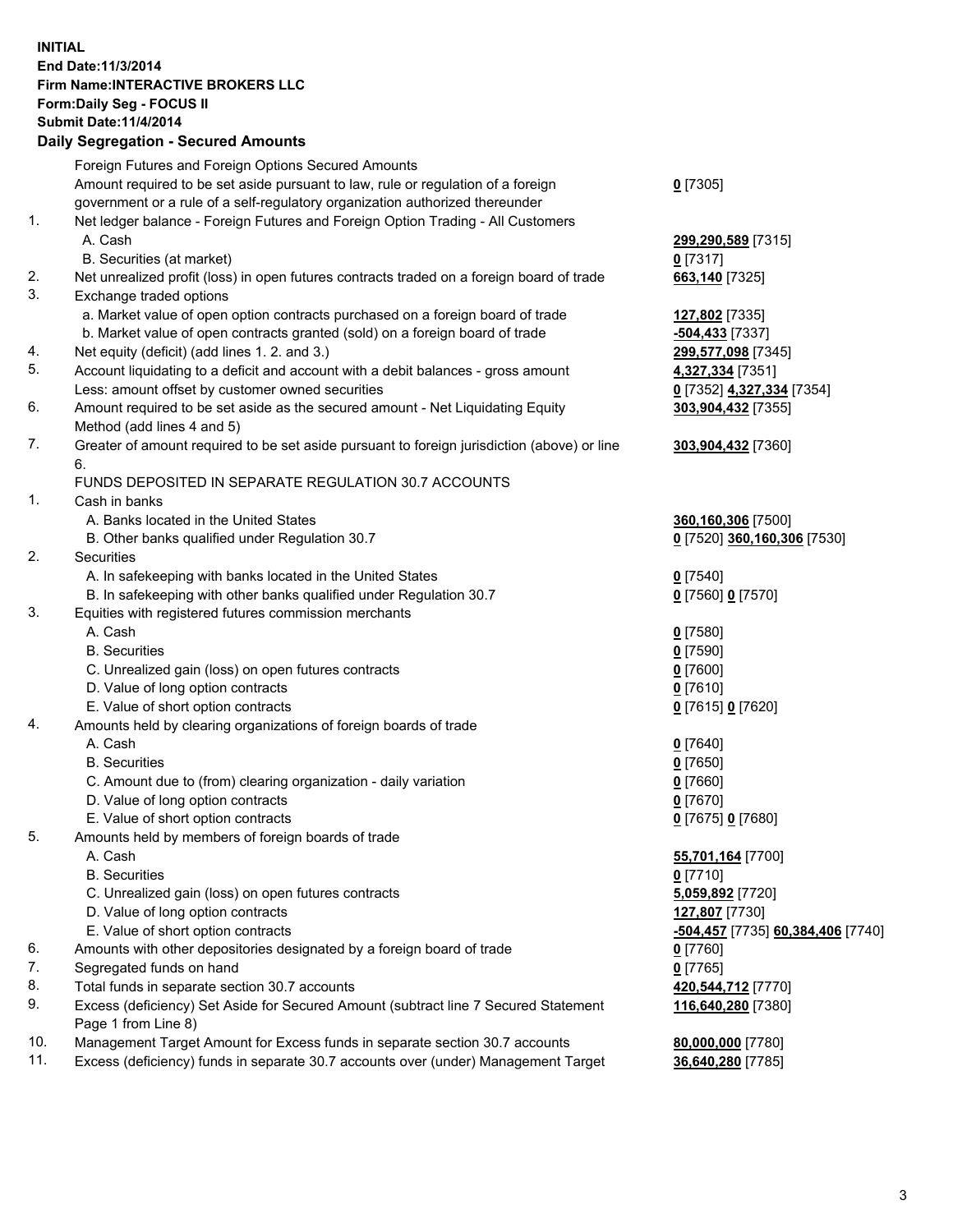**INITIAL End Date:11/3/2014 Firm Name:INTERACTIVE BROKERS LLC Form:Daily Seg - FOCUS II Submit Date:11/4/2014 Daily Segregation - Segregation Statement** SEGREGATION REQUIREMENTS(Section 4d(2) of the CEAct) 1. Net ledger balance A. Cash **2,357,887,700** [7010] B. Securities (at market) **0** [7020] 2. Net unrealized profit (loss) in open futures contracts traded on a contract market **-33,976,153** [7030] 3. Exchange traded options A. Add market value of open option contracts purchased on a contract market **121,196,712** [7032] B. Deduct market value of open option contracts granted (sold) on a contract market **-186,309,695** [7033] 4. Net equity (deficit) (add lines 1, 2 and 3) **2,258,798,564** [7040] 5. Accounts liquidating to a deficit and accounts with debit balances - gross amount **6,466,382** [7045] Less: amount offset by customer securities **0** [7047] **6,466,382** [7050] 6. Amount required to be segregated (add lines 4 and 5) **2,265,264,946** [7060] FUNDS IN SEGREGATED ACCOUNTS 7. Deposited in segregated funds bank accounts A. Cash **309,930,003** [7070] B. Securities representing investments of customers' funds (at market) **1,211,227,755** [7080] C. Securities held for particular customers or option customers in lieu of cash (at market) **0** [7090] 8. Margins on deposit with derivatives clearing organizations of contract markets A. Cash **9,280,566** [7100] B. Securities representing investments of customers' funds (at market) **79,531,469** [7110] C. Securities held for particular customers or option customers in lieu of cash (at market) **0** [7120] 9. Net settlement from (to) derivatives clearing organizations of contract markets **562,240** [7130] 10. Exchange traded options A. Value of open long option contracts **898,245** [7132] B. Value of open short option contracts **-5,002,073** [7133] 11. Net equities with other FCMs A. Net liquidating equity **-21,512,592** [7140] B. Securities representing investments of customers' funds (at market) **889,964,120** [7160] C. Securities held for particular customers or option customers in lieu of cash (at market) **0** [7170] 12. Segregated funds on hand **0** [7150] 13. Total amount in segregation (add lines 7 through 12) **2,474,879,733** [7180] 14. Excess (deficiency) funds in segregation (subtract line 6 from line 13) **209,614,787** [7190] 15. Management Target Amount for Excess funds in segregation **155,000,000** [7194]

16. Excess (deficiency) funds in segregation over (under) Management Target Amount Excess

**54,614,787** [7198]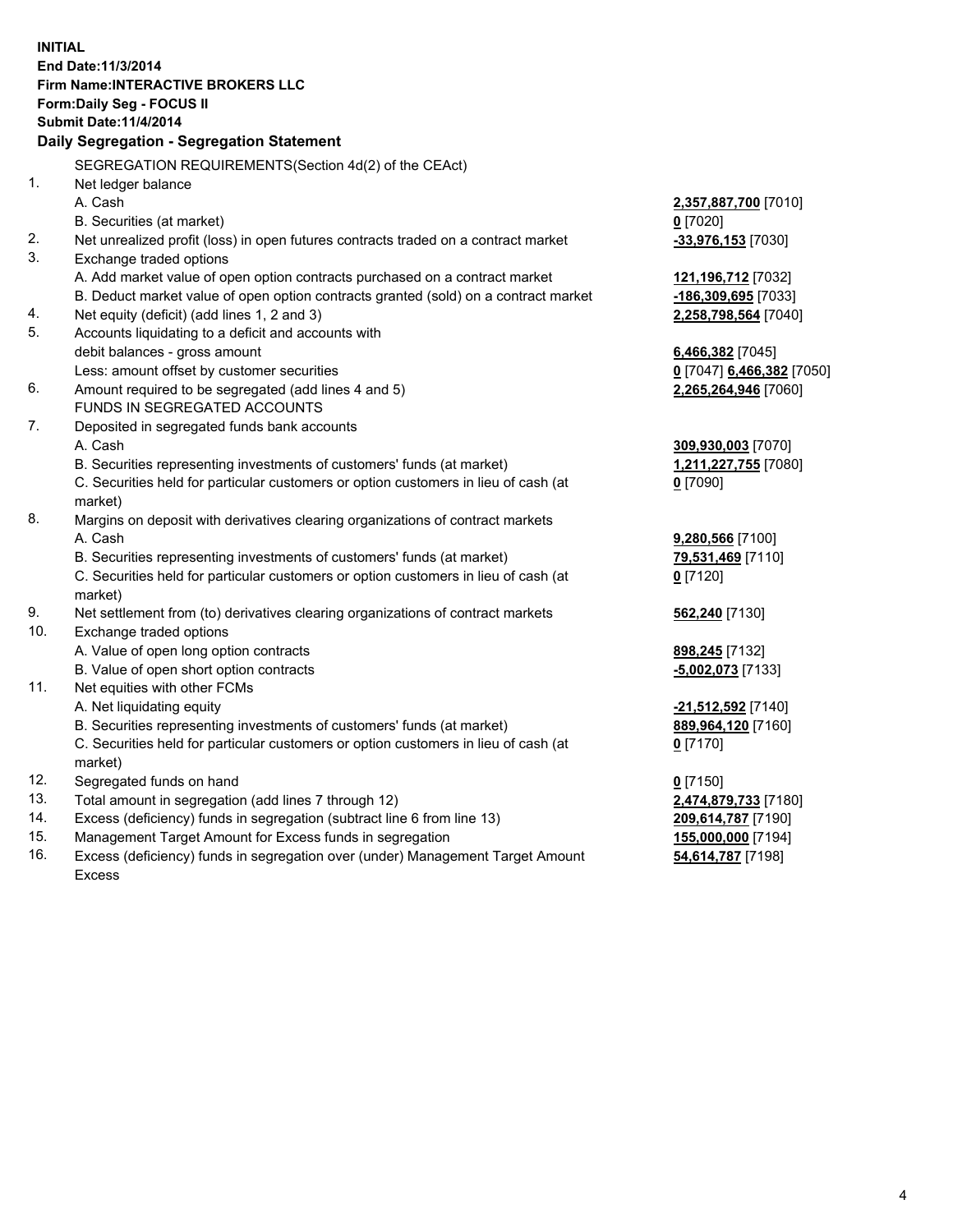## **INITIAL End Date:11/3/2014 Firm Name:INTERACTIVE BROKERS LLC Form:Daily Seg - FOCUS II Submit Date:11/4/2014 Daily Segregation - Supplemental**

| $\blacksquare$               | Total gross margin deficiencies - Segregated Funds Origin                              | 29,302 [9100]  |
|------------------------------|----------------------------------------------------------------------------------------|----------------|
| $\blacksquare$               | Total gross margin deficiencies - Secured Funds Origin                                 | 141,614 [9101] |
| $\blacksquare$               | Total gross margin deficiencies - Cleared Swaps Customer Collateral Funds Origin       | $0$ [9102]     |
| $\blacksquare$               | Total gross margin deficiencies - Noncustomer and Proprietary Accounts Origin          | $0$ [9103]     |
| $\blacksquare$               | Total number of accounts contributing to total gross margin deficiencies - Segregated  | 5 [9104]       |
|                              | Funds Origin                                                                           |                |
| $\blacksquare$               | Total number of accounts contributing to total gross margin deficiencies - Secured     | 5[9105]        |
|                              | <b>Funds Origin</b>                                                                    |                |
| Ξ.                           | Total number of accounts contributing to the total gross margin deficiencies - Cleared | $0$ [9106]     |
|                              | Swaps Customer Collateral Funds Origin                                                 |                |
| $\overline{\phantom{a}}$     | Total number of accounts contributing to the total gross margin deficiencies -         | $0$ [9107]     |
|                              | Noncustomer and Proprietary Accounts Origin                                            |                |
| $\qquad \qquad \blacksquare$ | Upload a copy of the firm's daily margin report the FCM uses to issue margin calls     |                |
|                              | which corresponds with the reporting date.                                             |                |

11.03.2014 Commodity Margin Deficiency Report.xls